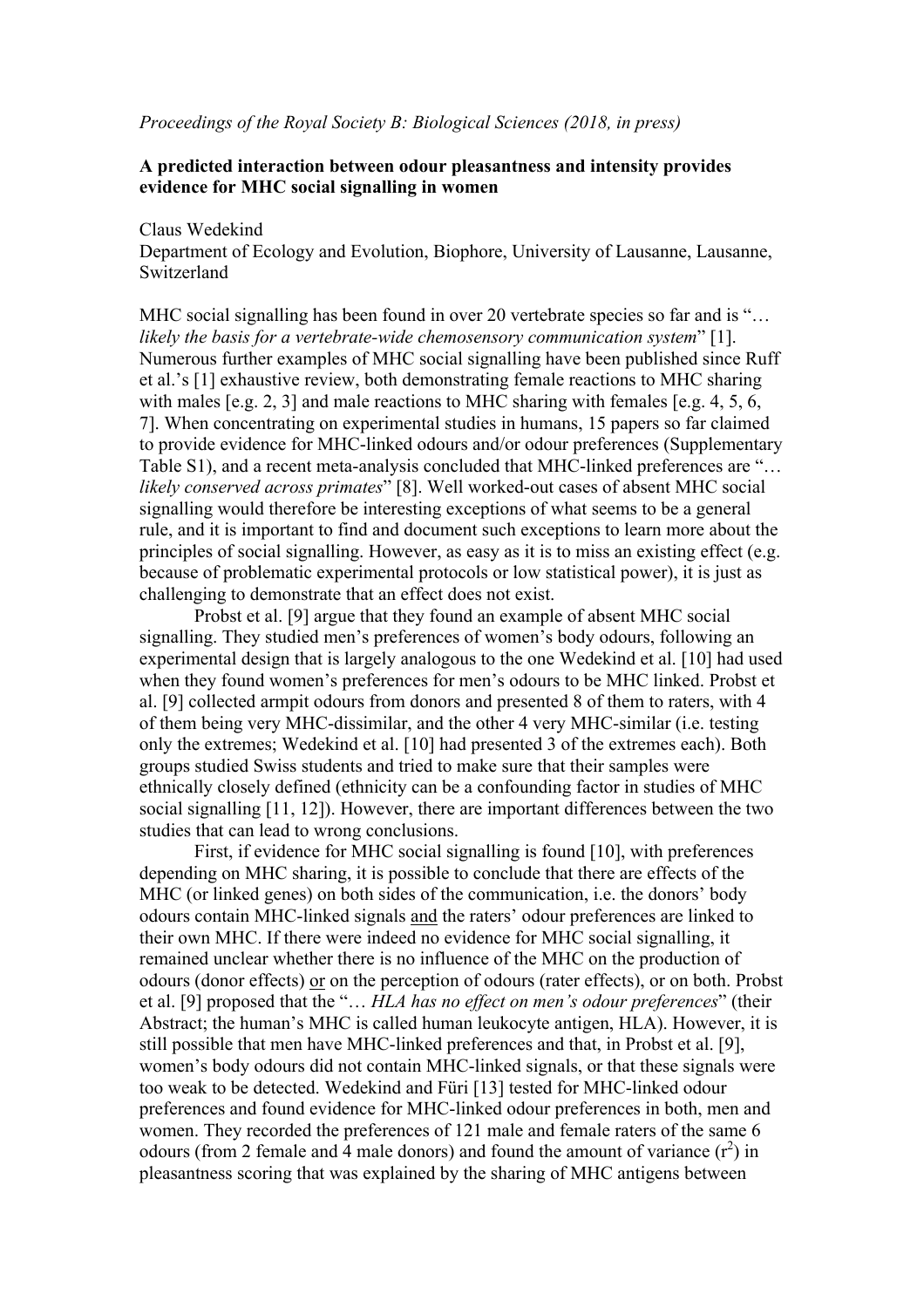donors and raters to vary between nearly 0 and 22.6%. The highest  $r^2$  was found when male raters evaluated the odour of a male donor, while the  $r^2$  turned out to be low for the 2 female donors, i.e. the question whether women signal their MHC was not solved yet (see also Table S1). A further consequence of the low number of odour donors in their study was that possibly confounding effects of non-MHC linked stimuli could not be sufficiently excluded. However, evidence for MHC-linked preferences in both, men and women, was again found in another study on body odours [12], when studying preferences for traditional perfume ingredients [14], or in electroencephalograms of subjects smelling human odour samples (axillary hairs) [15] (Table S1). Male preferences for MHC-dissimilar females have also been found in other species [e.g. 4, 5, 6, 7]. Given these repeated accounts of MHC-linked preferences in men or males, the most parsimonious explanation for the nonsignificant findings of Probst et al. [9] is that the odours of their donors did not contain strong MHC-linked signals. However, it would also be premature to conclude that there is no MHC social signalling in women. This is because of the second important deviation from previous studies.

In previous studies [10, 13], all donors except one had unshaved armpits, while all donors in Probst et al. [9] were asked to shave their armpits shortly before collection of odours because "… *axillary hair might affect perceived quality of the axillary odour …*" (their Supplementary Material 1). Indeed, odours of shaved armpits are typically perceived as less intense than odours of unshaved armpits [16]. Moreover, the density of apocrine glands is highest in the armpit and few other regions, including the genitoanal regions, and the microbial processing of apocrine secretions that plays an important role in producing body odours is enhanced by axillary and pubic hair [17]. This may be some of the reasons why shaving armpits and using anti-microbial deodorants have become social norms among women in many parts of the world. If the functional significance of armpit hair is to enhance social signalling [15], shaving them reduces this type of signalling. We would then predict that odour intensities and the statistical link to MHC would be reduced. Indeed, the raters in Probst et al. [9] stated in 37 cases that they "… *cannot smell the sample*" [9] while this never happened in the analogous study that allowed for axillary hairs [10]. Moreover, the odours that could be perceived were on average rated as less intense in Probst et al. [9, 18] than in the analogous study that allowed for axillary hairs [10, 19] (mean  $\pm$  S.E. = 49.7  $\pm$  0.1 vs 60.5  $\pm$  0.1 on a scale from 0-100; F<sub>1,1000</sub> =  $37.0, p \le 0.0001$ ). A reduced signal intensity could be responsible for the apparent absence of MHC social signalling [9]. However, Probst et al. [9] did not yet test all hypotheses about MHC social signalling that can be derived from previous studies.

Numerous psychophysical studies demonstrate that the relationship between mixtures of volatile chemicals and their perception can be complex and difficult to predict [20]. Empirical observations may therefore be required to obtain testable predictions. Wedekind et al. [10] observed that odour pleasantness correlated negatively with odour intensity if donors and raters were MHC dissimilar ( $p = 0.01$ ) but not if they were MHC similar ( $p = 0.98$ ; see their Fig. 3). The causalities behind this link to MHC sharing is still unclear, but the observation [10] leads to the testable prediction that MHC social signals affect the perception of odour pleasantness in combination with odour intensity.

I used mixed models (in Jmp®; www.jmp.com) to test this hypothesis with the data provided by Probst et al. [18], predicting odour pleasantness by the two (fixed) factors odour intensity and MHC sharing (similar or dissimilar) while controlling for effects of rater identity or donor identity (random factors; controlling for donor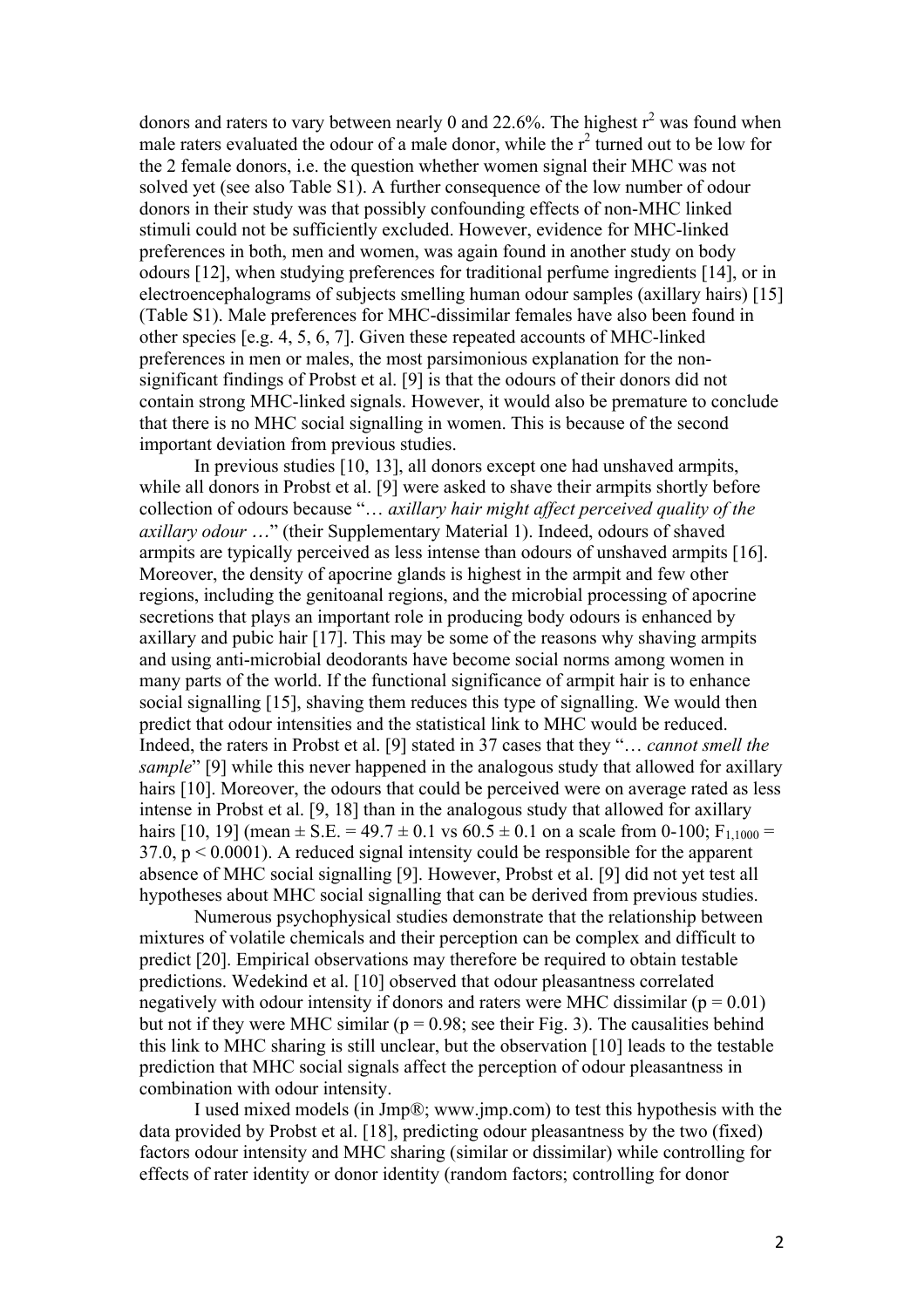identity is predicted to provide more statistical power than controlling for rater identity [21]). This reanalysis revealed an overall negative correlation between pleasantness and intensity of odours (as reported before [9]) that was, however, dependent on whether donors and raters were similar or dissimilar on their MHC (see significant interactions in Table 1). As predicted [10], the link between pleasantness and intensity was significantly more pronounced in MHC-dissimilar pairs than in MHC-similar pairs (Supplementary Fig. S1). This finding seemed independent on whether the mixed model controlled for rater or for donor identity (Table 1). When combining the datasets of Probst et al. [18] and Wedekind et al. [10] in one statistical model, the effects of intensity and MHC sharing did not seem to change (Supplementary Table S2). There were study differences in mean pleasantness scorings and interaction effects on pleasantness (Table S2) that tended to be stronger when controlling for donor identity than for rater identity. Importantly, however, the three-way interactions (study x intensity x MHC sharing) did not explain pleasantness, i.e. both studies found a similar intensity x MHC interactions on pleasantness (Table S2).

In summary, Probst et al.'s [9] conclusions about MHC social signalling in humans were premature. Their experimental set up would not allow to distinguish between an absence of MHC-linked odour preferences in men and an absence of MHC social signalling in women (while evidence for both types of MHC effects had been found before in humans and other vertebrates). Moreover, their protocol reduced the chances of finding MHC-linked signals, because women were asked to shave their armpit hair that are expected to enhance signals based on body odours. Nevertheless, a reanalysis of Probst et al.'s data [18] revealed a weak but statistically significant interaction between odour intensity and MHC sharing on odour pleasantness in the predicted direction [10]. The link between odour intensity and pleasantness was significantly stronger in MHC-dissimilar pairs than in MHC-similar pairs. Therefore, Probst et al.'s data [18] provide evidence for both, MHC social signalling in women and MHC-linked odour preferences in men.

### **Acknowledgements**

I thank I. Cuthill and the reviewers for comments and discussion.

#### **References**

- 1. Ruff J.S., Nelson A.C., Kubinak J.L., Potts W.K. 2012 MHC signaling during social communication. *Adv. Exp. Med. Biol.* **738**, 290-313. (doi:10.1007/978-1- 4614-1680-7\_17).
- 2. Santos P.S., Courtiol A., Heidel A.J., Honer O.P., Heckmann I., Nagy M., Mayer F., Platzer M., Voigt C.C., Sommer S. 2016 MHC-dependent mate choice is linked to a trace-amine-associated receptor gene in a mammal. *Sci. Rep.* **6**, 38490. (doi:10.1038/srep38490).
- 3. Burger D., Thomas S., Aepli H., Dreyer M., Fabre G., Marti E., Sieme H., Robinson M.R., Wedekind C. 2017 Major histocompatibility complex-linked social signalling affects female fertility. *Proc. R. Soc. B Biol. Sci.* **284**(1868), 20171824. (doi:10.1098/rspb.2017.1824).
- 4. Roth O., Sundin J., Berglund A., Rosenqvist G., Wegner K.M. 2014 Male mate choice relies on major histocompatibility complex class I in a sex-role-reversed pipefish. *J. Evol. Biol.* **27**(5), 929-938. (doi:10.1111/jeb.12365).
- 5. Burger D., Dolivo G., Marti E., Sieme H., Wedekind C. 2015 Female major histocompatibility complex type affects male testosterone levels and sperm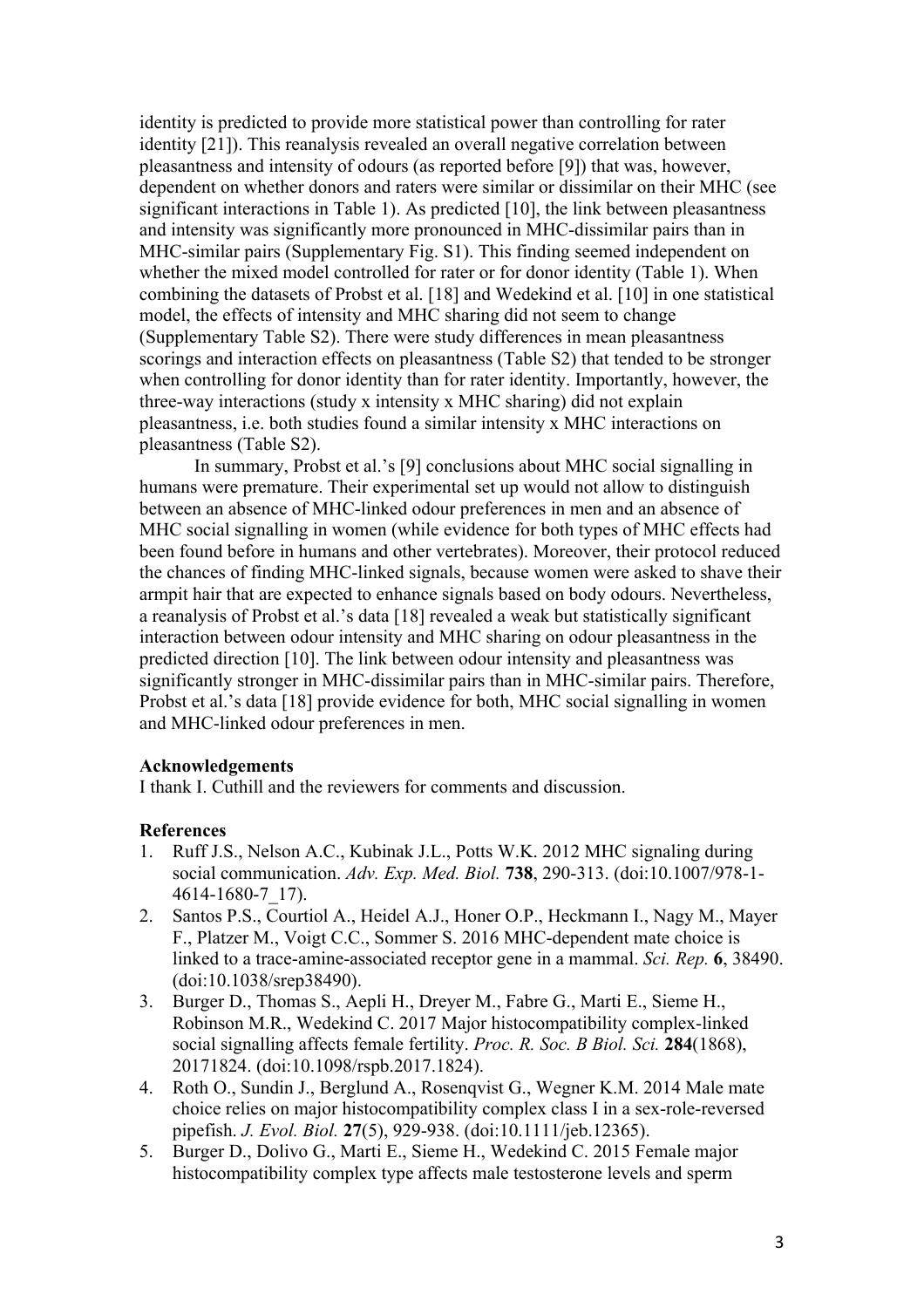number in the horse (*Equus caballus*). *Proc. R. Soc. B Biol. Sci.* **282**(1807), 20150407. (doi:10.1098/rspb.2015.0407).

- 6. Leclaire S., Strandh M., Mardon J., Westerdahl H., Bonadonna F. 2017 Odourbased discrimination of similarity at the major histocompatibility complex in birds. *Proc. R. Soc. B Biol. Sci.* **284**(1846). (doi:10.1098/rspb.2016.2466).
- 7. Jeannerat E., Marti E., Berney C., Janett F., Bollwein H., Sieme H., Burger D., Wedekind C. 2018 Stallion semen quality depends on MHC matching to teaser mare. *Mol. Ecol.* **in press**.
- 8. Winternitz J., Abbate J.L., Huchard E., Havlicek J., Garamszegi L.Z. 2017 Patterns of MHC-dependent mate selection in humans and nonhuman primates: a meta-analysis. *Mol. Ecol.* **26**(2), 668-688. (doi:10.1111/mec.13920).
- 9. Probst F., Fischbacher U., Lobmaier J.S., Wirthmüller U., Knoch D. 2017 Men's preferences for women's body odours are not associated with human leucocyte antigen. *Proc. R. Soc. B Biol. Sci.* **284**, 20171830. (doi:10.1098/rspb.2017.1830).
- 10. Wedekind C., Seebeck T., Bettens F., Paepke A.J. 1995 MHC-dependent mate preferences in humans. *Proc. R. Soc. B Biol. Sci.* **260**(1359), 245-249. (doi:10.1098/rspb.1995.0087).
- 11. Rosenberg L.T., Cooperman D., Payne R. 1983 HLA and mate selection. *Immunogenetics* **17**(1), 89-93. (doi:10.1007/bf00364292).
- 12. Thornhill R., Gangestad S.W., Miller R., Scheyd G., McCollough J.K., Franklin M. 2003 Major histocompatibility complex genes, symmetry, and body scent attractiveness in men and women. *Behav. Ecol.* **14**(5), 668-678. (doi:10.1093/beheco/arg043).
- 13. Wedekind C., Füri S. 1997 Body odour preferences in men and women: do they aim for specific MHC combinations or simply heterozygosity? *Proc. R. Soc. B Biol. Sci.* **264**(1387), 1471-1479. (doi:10.1098/rspb.1997.0204).
- 14. Milinski M., Wedekind C. 2001 Evidence for MHC-correlated perfume preferences in humans. *Behav. Ecol.* **12**(2), 140-149. (doi:10.1093/beheco/12.2.140).
- 15. Pause B.M., Krauel K., Schraders C., Sojka B., Westphal E., Muller-Ruchholtz W., Ferstl R. 2006 The human brain is a detector of chemosensorily transmitted HLA-class I-similarity in same- and opposite-sex relations. *Proc. R. Soc. B Biol. Sci.* **273**(1585), 471-478. (doi:10.1098/rspb.2005.3342).
- 16. Kohoutova D., Rubesova A., Havlicek J. 2012 Shaving of axillary hair has only a transient effect on perceived body odor pleasantness. *Behav. Ecol. Sociobiol.* **66**(4), 569-581. (doi:10.1007/s00265-011-1305-0).
- 17. Grice E.A., Segre J.A. 2011 The skin microbiome. *Nature Reviews Microbiology* **9**(4), 244-253. (doi:10.1038/nrmicro2537).
- 18. Probst F., Fischbacher U., Lobmaier J.S., Wirthmüller U., Knoch D. 2017 Data from: Men's preferences for women's body odours are not associated with HLA. *Dryad Digital Repository*. (doi:10.5061/dryad.270h8).
- 19. Wedekind C., Seebeck T., Bettens F., Paepke A.J. 1995 Data from: MHCdependent mate preferences in humans. *Dryad Digital Repository*. (doi:10.5061/dryad.r87pq).
- 20. Ferreira V. 2012 Revisiting psychophysical work on the quantitative and qualitative odour properties of simple odour mixtures: a flavour chemistry view. Part 1: intensity and detectability. A review. *Flavour and Fragrance Journal* **27**(2), 124-140. (doi:10.1002/ffj.2090).
- 21. Wedekind C., Seebeck T. 1996 MHC and mate selection in humans? Reply. *Trends Ecol. Evol.* **11**(1), 24-25. (doi:10.1016/0169-5347(96)80237-0).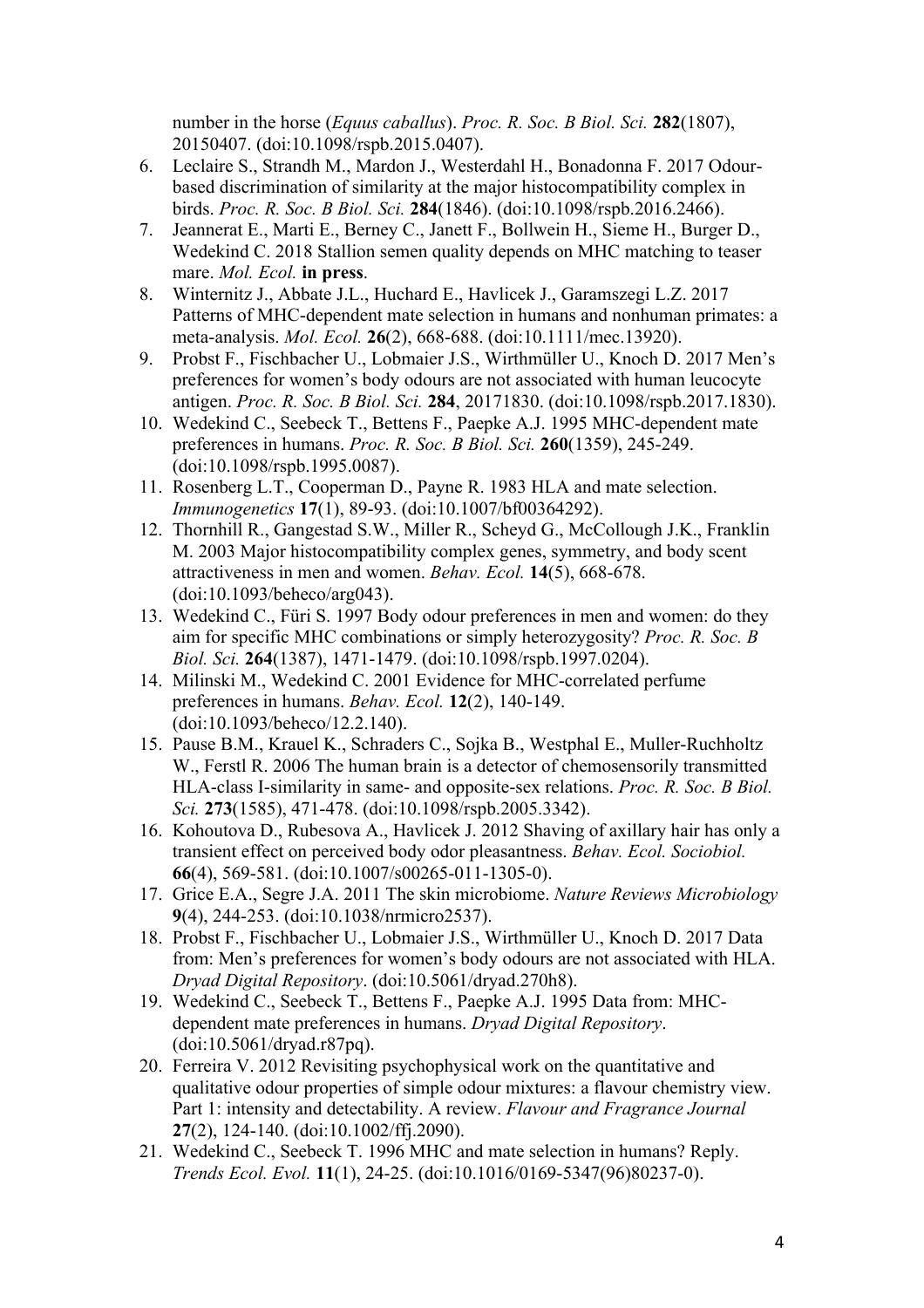Table 1: Mixed-effects analyses of pleasantness scorings in Probst et al. [18] testing the effects of the sharing of MHC antigens between donor and rater (dissimilar versus similar; "MHC") and odour intensity ("intensity") as fixed factors, and rater identity or donor identity ("ID") as random factors. The proportions of the total variance explained are based on REML variance component estimates (unbounded). Significant p-values are marked in bold.

|                      | Pleasantness <sup>1</sup> |                  | Pleasantness <sup>2</sup> |         |
|----------------------|---------------------------|------------------|---------------------------|---------|
| <b>Fixed factors</b> | $\,F$                     | $\boldsymbol{p}$ | F                         | р       |
| <b>MHC</b>           | 0.4                       | 0.55             | 1.5                       | 0.23    |
| Intensity            | 60.7                      | < 0.001          | 35.0                      | $0.001$ |
| MHC x intensity      | 4.4                       | 0.04             | 4.4                       | 0.04    |
| Random factors       |                           |                  |                           |         |
| ID                   | $4.4\%$                   |                  | 7.4%                      |         |
| ID x MHC             | $0.6\%$                   |                  | $0\%$                     |         |
| ID x intensity       | 43.8%                     |                  | $0\%$                     |         |
| ID x MHC x intensity | 17.8%                     |                  | 51.8%                     |         |
| Residual             | 33.5%                     |                  | 40.8%                     |         |

 $1$  with rater identity as random factor;  $2$  with donor identity as random factor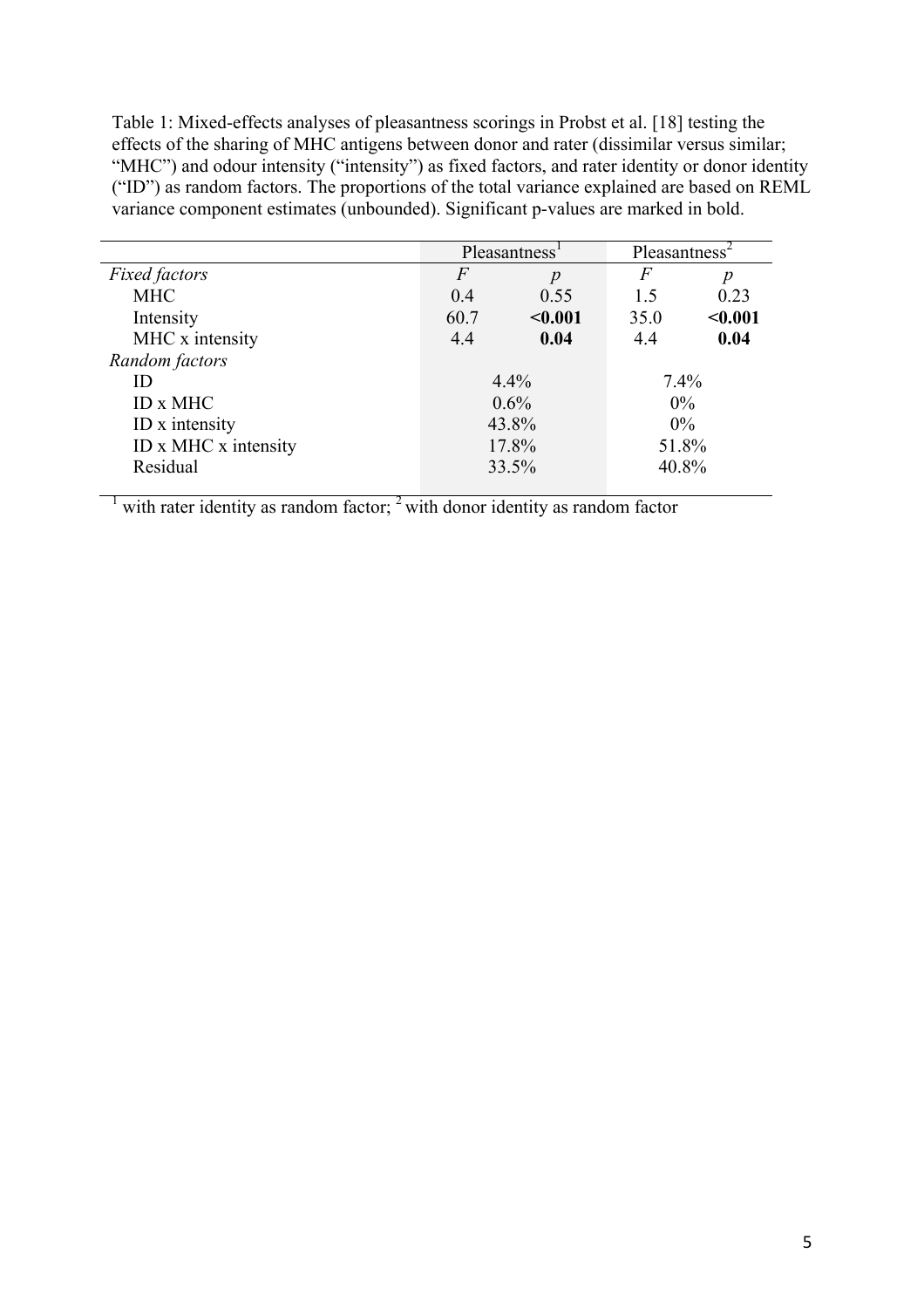## *Electronic Supplementary Material 1*

# A predicted interaction between odour pleasantness and intensity provides **evidence for MHC social signalling in women**

*C. Wedekind, Department of Ecology and Evolution, Biophore, University of Lausanne, Lausanne, Switzerland*

**Supplementary Table S1.** Studies that tested experimentally for MHC-linked body or urinary odours and/or odour preferences in humans, based on a search in Web of Science *(www.webofknowledge.com),* starting with the keywords "HLA" and "odour", and examining studies that cited, or were cited by, the papers that matched the search criteria. The table summarizes the conclusions drawn by the authors of the respective paper, with "yes" = the authors concluded that they had found evidence for MHC-linked effects on odours or odour perception; "(yes)" = both sexes were included and analyses were not sexspecific;  $"$ ." = link to MHC was not tested; "?" = the role of the MHC remained unclear because there was no statistically significant link. The column "Critique & authors' reply" refers to commentary papers that specifically addressed aspects of the respective paper.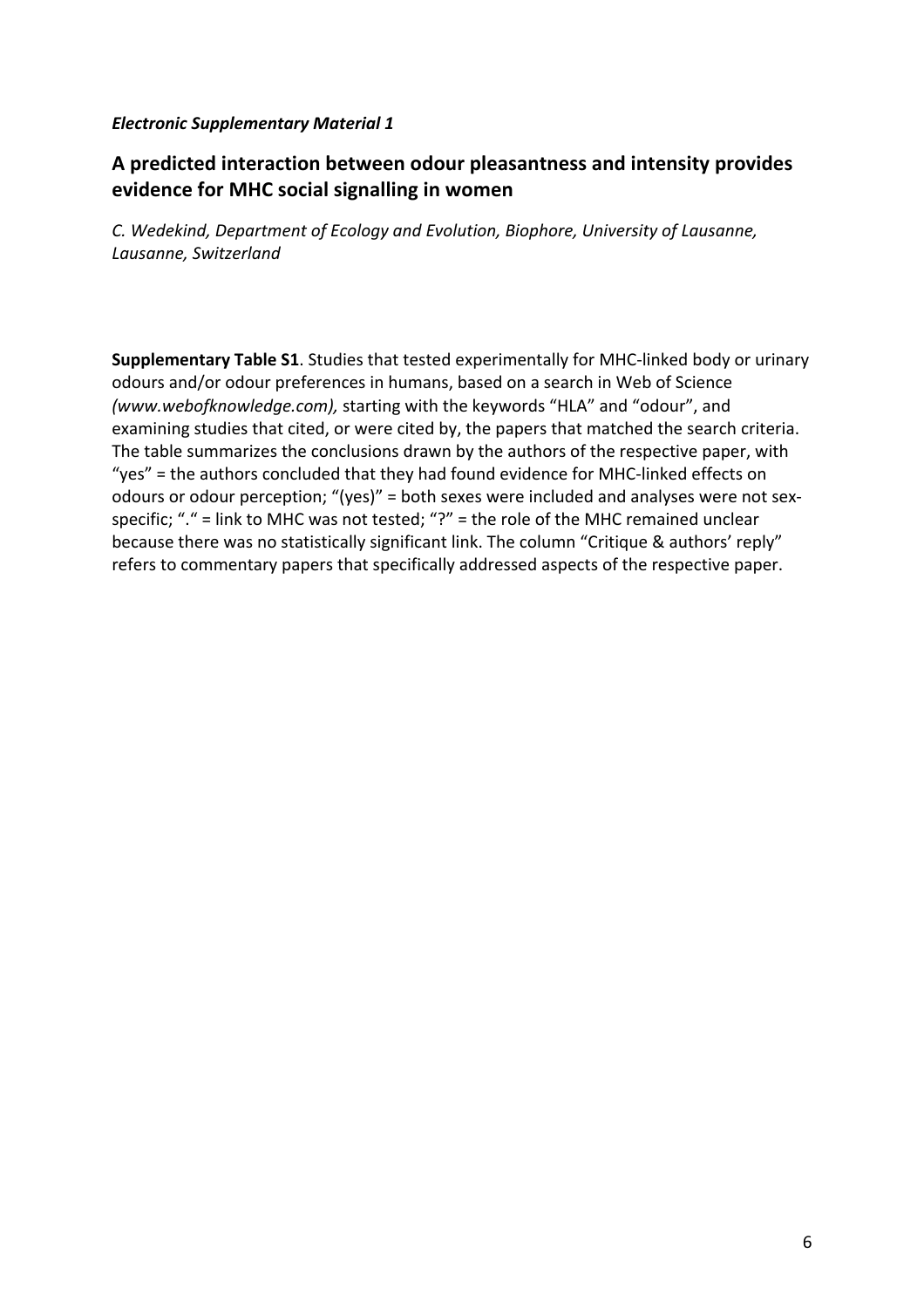| Study                               | MHC-linked<br>MHC-linked<br>odours<br>odour perception |                      |             | Comments | Critique &<br>authors' reply                                               |                 |
|-------------------------------------|--------------------------------------------------------|----------------------|-------------|----------|----------------------------------------------------------------------------|-----------------|
|                                     | men                                                    | wome                 | men         | women    |                                                                            |                 |
|                                     |                                                        | n                    |             |          |                                                                            |                 |
| Gilbert et al. (1986) [1]           |                                                        |                      | (yes)       | (yes)    | Humans evaluating odours of MHC-congenic mice.                             |                 |
| Ferstl et al. (1992) [2]            | (yes)                                                  | (yes)                |             | yes      | Human urinary odours evaluated by rats; women reporting peculiar           |                 |
|                                     |                                                        |                      |             |          | odour perception phenomena.                                                |                 |
| Wedekind et al. (1995) [3]          | yes                                                    | $\ddot{\phantom{0}}$ |             | yes      | Users of contraceptive Pill had different preferences than non-Pill users. | $[4]$ , $[5]$   |
| Wedekind & Füri (1997) [6]          | yes                                                    | ?                    | yes         | yes      | No significant sex differences in MHC-linked preferences; strongest        |                 |
|                                     |                                                        |                      |             |          | MHC-linked preference for one male odour ( $r^2$ = 0.23).                  |                 |
| Eggert et al. (1999) [7]            | yes                                                    | yes                  | $\sim$      | ¥.       | Human odours evaluated by rats and in gas chromatography.                  |                 |
| Milinski & Wedekind (2001) [8]      | $\ddot{\phantom{0}}$                                   |                      | yes         | yes      | MHC-linked preferences for some traditional perfume ingredients.           |                 |
| Jacob et al. (2002) [9]             | yes                                                    | ¥.                   | $\sim$      | yes      | Preferences tested in a group of low genetic diversity.                    | $[10]$ , $[11]$ |
| Thornhill et al. (2003) [12]        | yes                                                    | yes                  | yes         | yes      | Preferences of male odours linked to MHC heterozygosity, preferences       |                 |
|                                     |                                                        |                      |             |          | of female odours linked to MHC similarity.                                 |                 |
| Santos et al. (2005) [13]           | yes                                                    | ?                    | ?           | yes      | Potential effects of the contraceptive pill not included in analyses.      |                 |
| Pause et al. (2006) [14]            | yes                                                    | yes                  | yes         | yes      | Analysing electroencephalograms with axillary hairs as odour samples.      |                 |
| Wedekind et al. 2007 [15]           | yes                                                    |                      | ?           | yes      | Descriptions of body odours by a female perfumer.                          |                 |
| Roberts et al. (2008) [16]          | yes                                                    |                      |             | yes      | Odour preferences shifted towards MHC similarity with use of the           |                 |
|                                     |                                                        |                      |             |          | contraceptive Pill (as predicted in [3])                                   |                 |
| Janes et al. (2010) [17]            | ?                                                      | ?                    | (yes)       | (yes)    | MHC-linked preferences to artificial scents, no significant link to body   |                 |
|                                     |                                                        |                      |             |          | odours (the authors discuss ethnic diversity as potentially confounding).  |                 |
| Natsch et al. (2010) [18]           | ?                                                      | ?                    |             |          | Testing for MHC effects on N-acylglutamine conjugates of volatile          |                 |
|                                     |                                                        |                      |             |          | carboxylic acids secreted in the axilla.                                   |                 |
| Hämmerli et al. (2012) [19]         |                                                        |                      | (yes)       | (yes)    | MHC-linked preferences for some traditional perfume ingredients            |                 |
| Milinski et al. (2013) [20]         | $\bullet$                                              | $\cdot$              | $\bullet$ . | yes      | Supplementation of own body odour by synthesized MHC peptides.             | $[21]$ , $[22]$ |
| Verhulst et al. (2013) [23]         | S.                                                     |                      |             |          | Testing MHC effects on attractiveness of odours to mosquitoes.             |                 |
| Probst et al. (2017) [24]           |                                                        | ?                    | ?           |          |                                                                            | present paper   |
| Present reanalysis of Probst et al. |                                                        | yes                  | yes         |          |                                                                            |                 |

The table only lists studies that tested for potential MHC effects on odours or odour preferences in humans. It does not list studies that tested for links between MHC and facial or skin characteristics [e.g. 25, 26, 27] or that tested for potential MHC effects on mate choice, sexual responsivity, or fertility in humans for which some studies did not find significant MHC effects [e.g. 28, 29] while others found statistically significant links to the MHC [e.g. 30, 31, 32-34].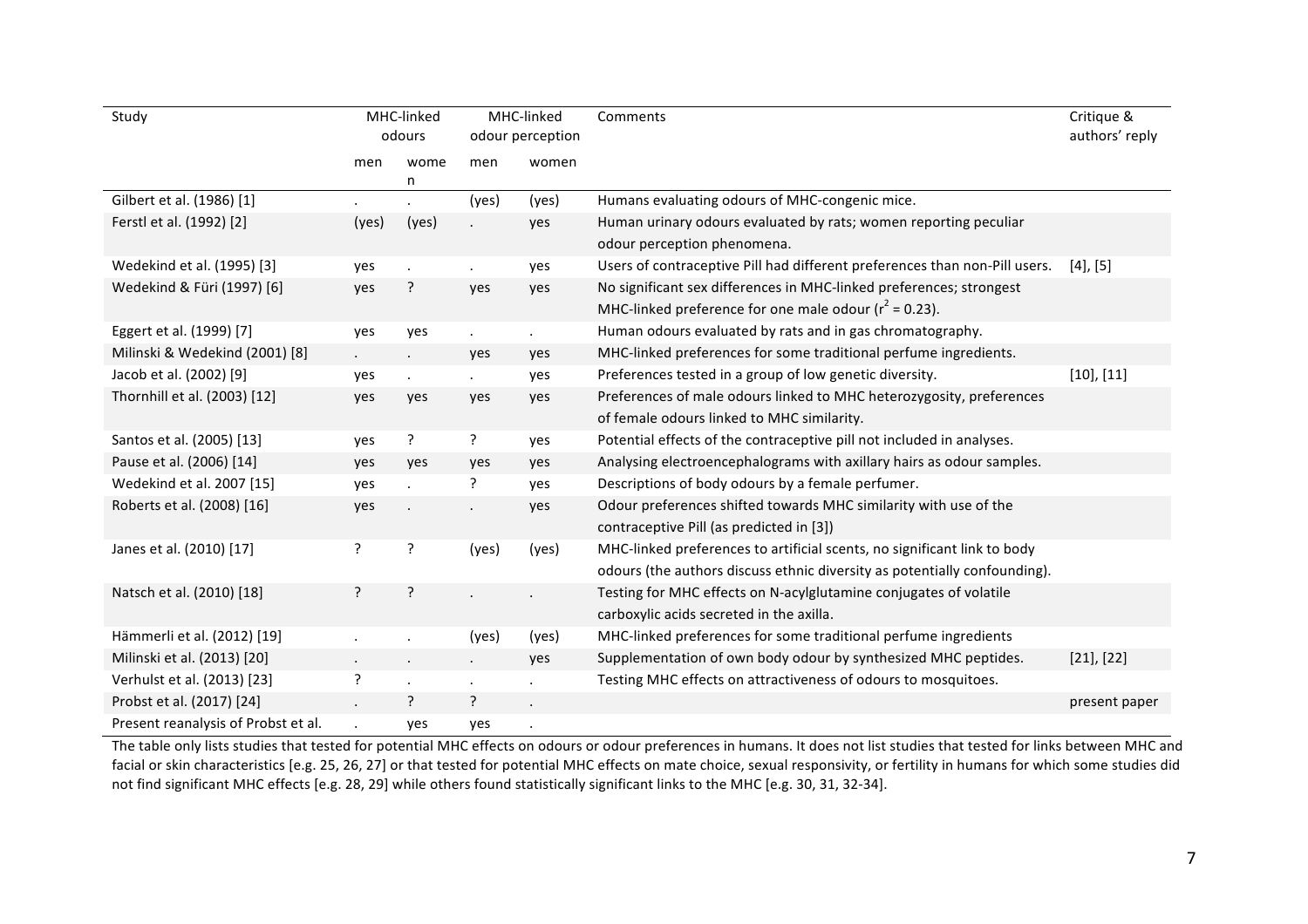## **References cited**

- 1. Gilbert A.N., Yamazaki K., Beauchamp G.K., Thomas L. 1986 Olfactory discrimination of mouse strains *(Mus musculus)* and major histocompatibility complex types by humans (*Homo sapiens*). *Journal of Comparative Psychology* **100**(3), 262-265. (doi:10.1037//0735-7036.100.3.262).
- 2. Ferstl R., Eggert F., Westphal E., Zavazava N., Muller-Ruchholtz W. 1992 MHC-related odors in humans. In *Chemical Signals in Vertebrates VI* (eds. Doty R.L., Müller-Schwarze D.), pp. 205-211. New York, Plenum.
- 3. Wedekind C., Seebeck T., Bettens F., Paepke A.J. 1995 MHC-dependent mate preferences in humans. *Proc. R. Soc. B Biol. Sci.* **260**(1359), 245-249. (doi:10.1098/rspb.1995.0087).
- 4. Hedrick P.W., Loeschcke V. 1996 MHC and mate selection in humans? *Trends Ecol. Evol.* **11**(1), 24.
- 5. Wedekind C., Seebeck T. 1996 MHC and mate selection in humans? Reply. *Trends Ecol. Evol.* **11**(1), 24-25. (doi:10.1016/0169-5347(96)80237-0).
- 6. Wedekind C., Füri S. 1997 Body odour preferences in men and women: do they aim for specific MHC combinations or simply heterozygosity? *Proc. R. Soc. B Biol. Sci.* 264(1387), 1471-1479. (doi:10.1098/rspb.1997.0204).
- 7. Eggert F., Luszyk D., Haberkorn K., Wobst B., Vostrowsky O., Westphal E., Bestmann H.J., Muller-Ruchholtz W., Ferstl R. 1999 The major histocompatibility complex and the chemosensory signalling of individuality in humans. *Genetica* 104(3), 265-273. (doi:10.1023/a:1026431303879).
- 8. Milinski M., Wedekind C. 2001 Evidence for MHC-correlated perfume preferences in humans. *Behav. Ecol.* **12**(2), 140-149. (doi:10.1093/beheco/12.2.140).
- 9. Jacob S., McClintock M.K., Zelano B., Ober C. 2002 Paternally inherited HLA alleles are associated with women's choice of male odor. Nat. Genet. **30**, 175-179.
- 10. Wedekind C. 2002 The MHC and body odors: arbitrary effects caused by shifts of mean pleasantness. *Nat. Genet.* **31**, 237.
- 11. McClintock M.K., Schumm P., Jacob S., Zelano B., Ober C. 2002 The MHC and body odors: arbitrary effects caused by shifts of mean pleasantness - Reply. Nat. Genet. **31**(3), 237-238. (doi:10.1038/ng0702-237b).
- 12. Thornhill R., Gangestad S.W., Miller R., Scheyd G., McCollough J.K., Franklin M. 2003 Major histocompatibility complex genes, symmetry, and body scent attractiveness in men and women. *Behav. Ecol.* **14**(5), 668-678. (doi:10.1093/beheco/arg043).
- 13. Santos P.S.C., Schinemann J.A., Gabardo J., Bicalho M.D. 2005 New evidence that the MHC influences odor perception in humans: a study with 58 Southern Brazilian students. *Horm. Behav.* **47**(4), 384-388.
- 14. Pause B.M., Krauel K., Schraders C., Sojka B., Westphal E., Muller-Ruchholtz W., Ferstl R. 2006 The human brain is a detector of chemosensorily transmitted HLA-class I-similarity in same- and opposite-sex relations. Proc. R. Soc. B Biol. Sci. 273(1585), 471-478. (doi:10.1098/rspb.2005.3342).
- 15. Wedekind C., Escher S., Van de Waal M., Frei E. 2007 The major histocompatibility complex and perfumers' descriptions of human body odors. *Evol. Psychol.* **5**, 330-343.
- 16. Roberts S.C., Gosling L.M., Carter V., Petrie M. 2008 MHC-correlated odour preferences in humans and the use of oral contraceptives. *Proc. R. Soc. B Biol. Sci.* 275, 2715-2722.
- 17. Janes D., Klun I., Vidan-Jeras B., Jeras M., Kreft S. 2010 Infuence of MHC on odour perception of 43 chemicals and body odour. *Central European Journal of Biology* **5**(3), 324-330. (doi:10.2478/s11535-010-0020-6).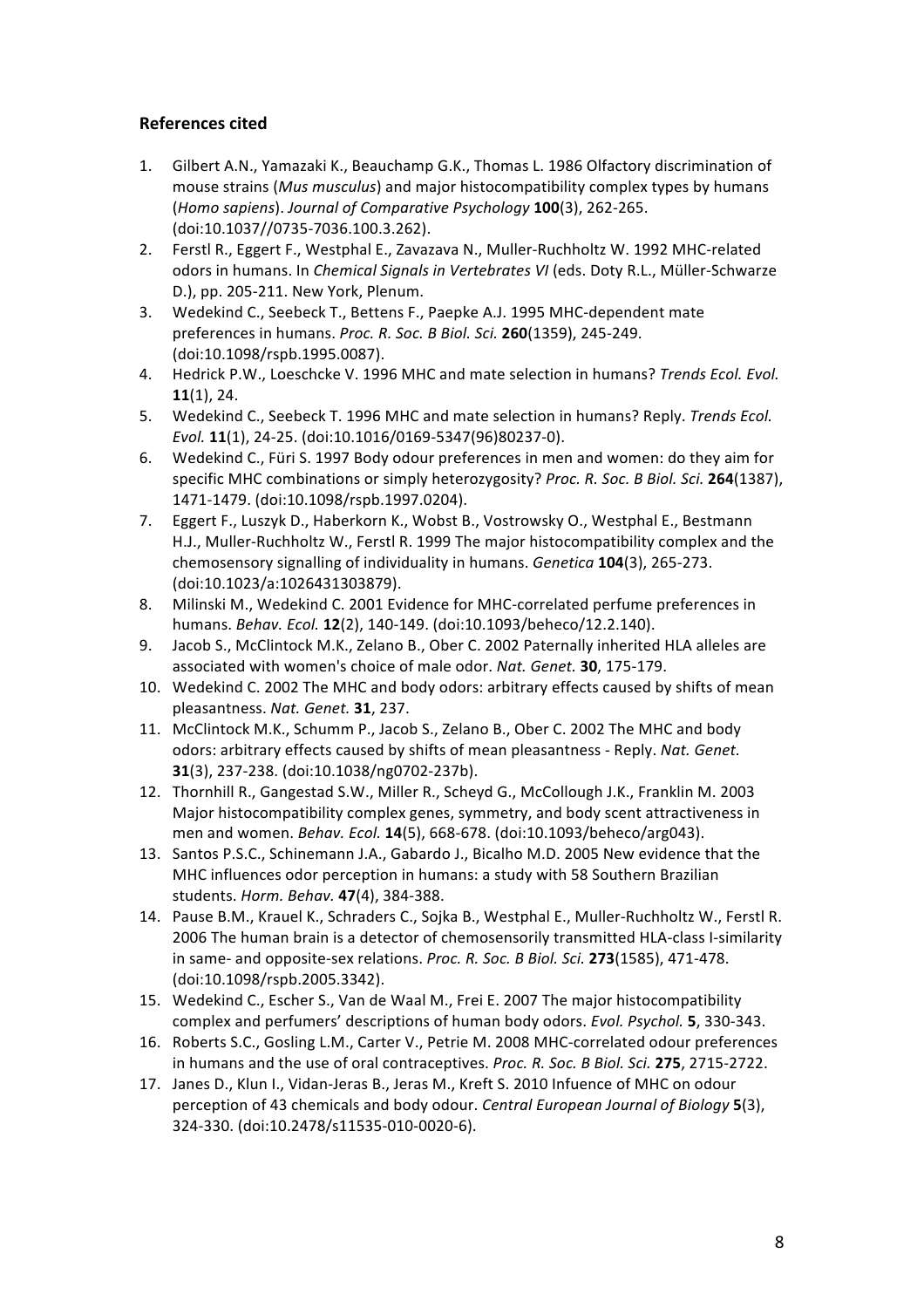- 18. Natsch A., Kuhn F., Tiercy J.M. 2010 Lack of evidence for HLA-linked patterns of odorous carboxylic acids released from glutamine conjugates secreted in the human axilla. *Journal of Chemical Ecology* **36**(8), 837-846. (doi:10.1007/s10886-010-9826-y).
- 19. Hämmerli A., Schweisgut C., Kaegi M. 2012 Population genetic segmentation of MHCcorrelated perfume preferences. International Journal of Cosmetic Science 34(2), 161-168. (doi:10.1111/j.1468-2494.2011.00696.x).
- 20. Milinski M., Croy I., Hummel T., Boehm T. 2013 Major histocompatibility complex peptide ligands as olfactory cues in human body odour assessment. *Proc. R. Soc. B Biol. Sci.* **280**(1755). (doi:10.1098/rspb.2012.2889).
- 21. Natsch A. 2014 A human chemosensory modality to detect peptides in the nose? *Proc. R. Soc. B Biol. Sci.* **281**(1776). (doi:10.1098/rspb.2013.1678).
- 22. Milinski M., Croy I., Hummel T., Boehm T. 2014 Reply to A human chemo-sensory modality to detect peptides in the nose? by A. Natsch. Proc. R. Soc. B Biol. Sci. **281**(1776). (doi:10.1098/rspb.2013.2816).
- 23. Verhulst N.O., Beijleveld H., Qiu Y.T., Maliepaard C., Verduyn W., Haasnoot G.W., Claas F.H.J., Mumm R., Bouwmeester H.J., Takken W., et al. 2013 Relation between HLA genes, human skin volatiles and attractiveness of humans to malaria mosquitoes. *Infection Genetics and Evolution* **18**, 87-93. (doi:10.1016/j.meegid.2013.05.009).
- 24. Probst F., Fischbacher U., Lobmaier J.S., Wirthmüller U., Knoch D. 2017 Men's preferences for women's body odours are not associated with human leucocyte antigen. *Proc. R. Soc. B Biol. Sci.* **284**, 20171830. (doi:10.1098/rspb.2017.1830).
- 25. Roberts S.C., Little A.C., Gosling L.M., Jones B.C., Perrett D.I., Carter V., Petrie M. 2005 MHC-assortative facial preferences in humans. *Biol. Lett.* **1**(4), 400-403.
- 26. Roberts S.C., Little A.C., Gosling L.M., Perrett D.I., Carter V., Jones B.C., Penton-Voak I., Petrie M. 2005 MHC-heterozygosity and human facial attractiveness. *Evol. Hum. Behav.* **26**(3), 213-226.
- 27. Lie H.C., Simmons L.W., Rhodes G. 2010 Genetic dissimilarity, genetic diversity, and mate preferences in humans. *Evol. Hum. Behav.* **31**(1), 48-58. (doi:10.1016/j.evolhumbehav.2009.07.001).
- 28. Hedrick P.W., Black F.L. 1997 HLA and mate selection: No evidence in South Amerindians. *Am. J. Hum. Genet.* **61**(3), 505-511.
- 29. Ihara Y., Aoki K., Tokunaga K., Takahashi K., Juji T. 2000 HLA and human mate choice: Tests on Japanese couples. Anthropological Science 108(2), 199-214.
- 30. Ober C., Elias S., Kostyu D.D., Hauck W.W. 1992 Decreased fecundability in Hutterite couples sharing HLA-DR. *Am. J. Hum. Genet.* **50**(1), 6-14.
- 31. Ober C., Weitkamp L.R., Cox N., Dytch H., Kostyu D., Elias S. 1997 HLA and mate choice in humans. Am. J. Hum. Genet. **61**(3), 497-504.
- 32. Garver-Apgar C.E., Gangestad S.W., Thornhill R., Miller R.D., Olp J.J. 2006 Major histocompatibility complex alleles, sexual responsivity, and unfaithfulness in romantic couples. *Psychological Science* **17**(10), 830-835. (doi:10.1111/j.1467- 9280.2006.01789.x).
- 33. Kromer J., Hummel T., Pietrowski D., Giani A.S., Sauter J., Ehninger G., Schmidt A.H., Croy I. 2016 Influence of HLA on human partnership and sexual satisfaction. *Sci. Rep.* 6, 32550. (doi:10.1038/srep32550).
- 34. Saphire-Bernstein S., Larson C.M., Gildersleeve K.A., Fales M.R., Pillsworth E.G., Haselton M.G. 2017 Genetic compatibility in long-term intimate relationships: partner similarity at major histocompatibility complex (MHC) genes may reduce in-pair attraction. *Evol. Hum. Behav.* **38**, 190-196. (doi:10.1016/j.evolhumbehav.2016.09.003).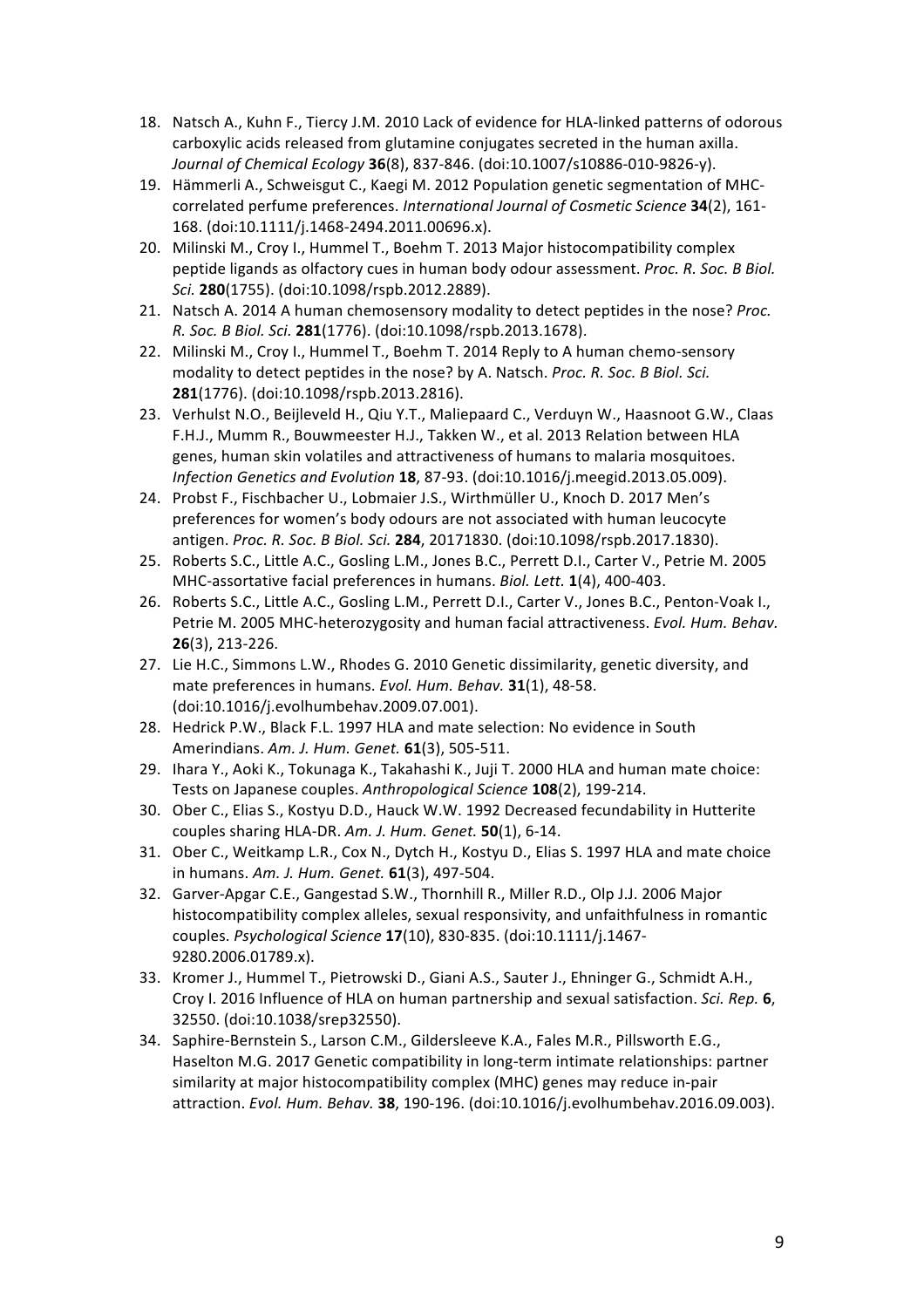## *Electronic Supplementary Material 2*

# **A predicted interaction between odour pleasantness and intensity provides evidence for MHC social signalling in women**

*C. Wedekind, Department of Ecology and Evolution, Biophore, University of Lausanne, Lausanne, Switzerland*

**Supplementary Figure S1.** Pleasantness versus intensity of body odour of MHCdissimilar (black symbols and line) and MHC-similar pairs (grey symbols and line) of odour donor and rater in Probst et al. [1]. The lines show the regressions. See Table 1 for statistics.



### **Literature cited**

1. Probst F., Fischbacher U., Lobmaier J.S., Wirthmüller U., Knoch D. 2017 Data from: Men's preferences for women's body odours are not associated with HLA. In *Dryad Digital Repository* (10.5061/dryad.270h8)